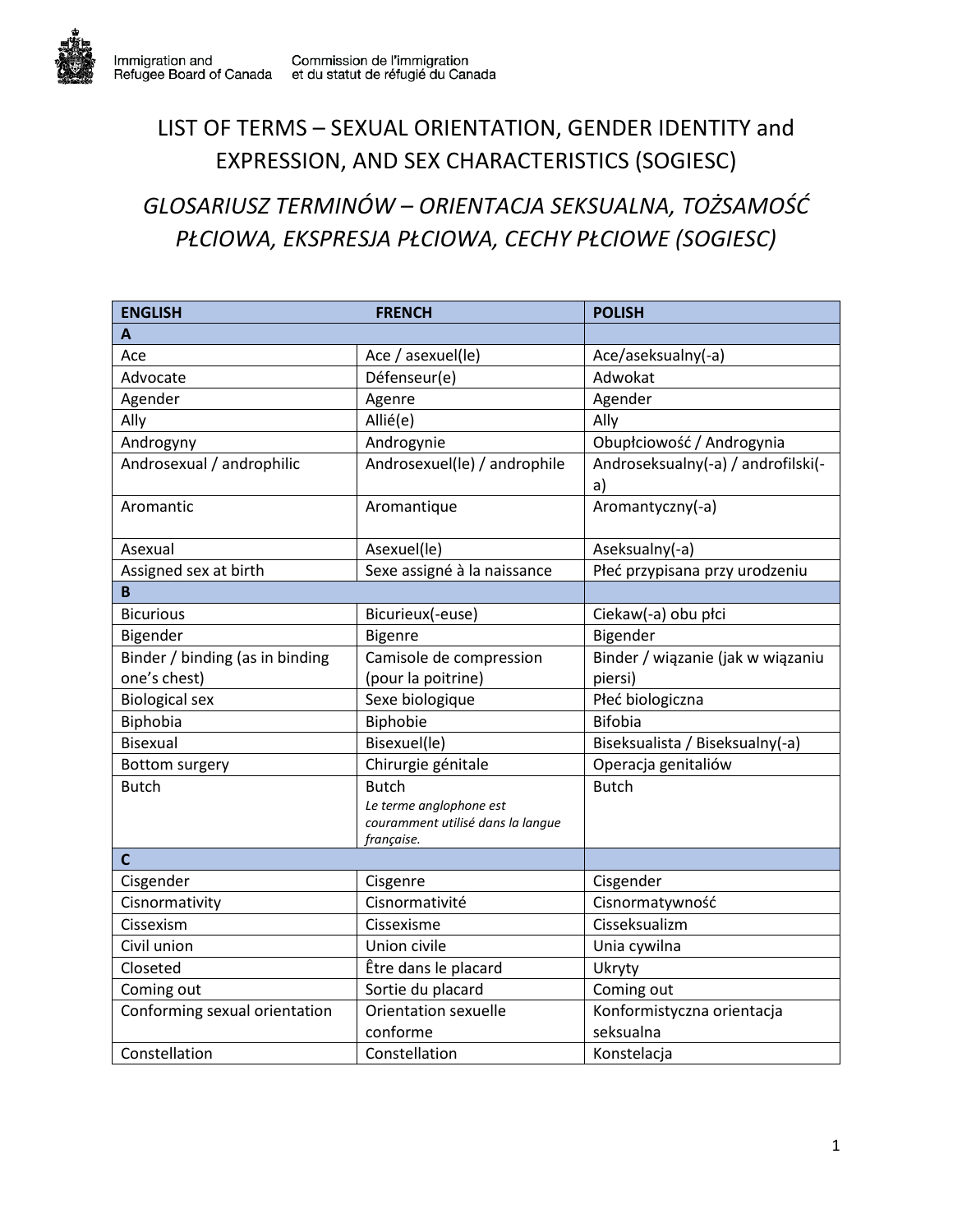| Corrective surgery                                        | Opération chirurgicale de                                         | Chirurgia korekcyjna                                                            |
|-----------------------------------------------------------|-------------------------------------------------------------------|---------------------------------------------------------------------------------|
|                                                           | rétablissement du sexe ou                                         |                                                                                 |
|                                                           | « corrective »                                                    |                                                                                 |
| Cross-dresser                                             | Travesti(e)                                                       | Transwestyta                                                                    |
| Cross-sex hormone therapy                                 | Hormonothérapie                                                   | Hormonalna terapia                                                              |
|                                                           | transsexuelle                                                     | międzypłciowa                                                                   |
| D                                                         |                                                                   |                                                                                 |
| Deadnaming                                                | Morinommer                                                        | Deadnaming                                                                      |
| Demiromantic                                              | Demiromantique                                                    | Demiromantyczny(-a)                                                             |
| Disorders of sex development                              | Anomalies du développement                                        | Zaburzenia rozwoju płciowego                                                    |
|                                                           | sexuel                                                            |                                                                                 |
| Domestic partnership                                      | Partenariat domestique                                            | Związek partnerski                                                              |
| Down low                                                  | Clandestinité                                                     | Down low                                                                        |
| Drag king                                                 | Drag king                                                         | Drag king                                                                       |
|                                                           | Le terme anglophone est                                           |                                                                                 |
|                                                           | couramment utilisé dans la langue                                 |                                                                                 |
| Drag queen                                                | française.<br>Drag queen                                          | Drag queen                                                                      |
|                                                           | Le terme anglophone est                                           |                                                                                 |
|                                                           | couramment utilisé dans la langue                                 |                                                                                 |
|                                                           | française.                                                        |                                                                                 |
| DSG (Diverse Sexuality and                                | Diversité sexuelle et de genre                                    | DSG (Różnorodność płciowa i                                                     |
| Gender)                                                   | (DSG)                                                             | seksualna)                                                                      |
| Dyke                                                      | Gouine                                                            | Lesbijka                                                                        |
| E                                                         |                                                                   |                                                                                 |
| <b>Emotional attraction</b>                               | Attirance émotionnelle                                            | Atrakcyjność emocjonalna                                                        |
| F                                                         |                                                                   |                                                                                 |
| Fag(got)                                                  | Fif (fifi) / pédale / Pédé                                        | Pedał                                                                           |
| This term often has a negative                            | Ces termes ont une connotation                                    | Termin ten często ma negatywne                                                  |
| connotation.<br>Feminine-of-center                        | souvent négative.<br>Essence féminine                             | konotacje.<br>Feminine-of-center                                                |
|                                                           |                                                                   |                                                                                 |
| Feminine-presenting                                       | Présentation de genre                                             | Kobieca prezentacja                                                             |
|                                                           | féminine                                                          |                                                                                 |
| Femininity                                                | féminité                                                          | Kobiecość                                                                       |
| Femme                                                     | Femme                                                             | Femme                                                                           |
| Fluid(ity)                                                | fluide(-ité)                                                      | Płynny(-a) (płynność)                                                           |
| FtM / F2M (Female to Male)                                | Femme vers homme (FvH)                                            | FtM / F2M                                                                       |
| G                                                         |                                                                   |                                                                                 |
| Gay                                                       | Gai(e)                                                            | Gej                                                                             |
| The term "gay" is not used exclusively<br>for and by men. | Le terme «gai» n'est pas<br>exclusivement utilisé par et pour les | W języku angielskim termin "gej" nie jest<br>używany wyłącznie w odniesieniu do |
|                                                           | hommes. L'ortographe «gay» peut                                   | mężczyzn i przez mężczyzn.                                                      |
|                                                           | aussi être utilisé en français à                                  |                                                                                 |
|                                                           | l'étranger.                                                       |                                                                                 |
| Gender affirming surgery                                  | Chirurgie d'affirmation de                                        | Operacje afirmujące płeć                                                        |
|                                                           | genre                                                             |                                                                                 |
| Gender binary                                             | Binarité de genre                                                 | Płeć binarna                                                                    |
| Gender dysphoria                                          | Dysphorie de genre                                                | Dysforia płciowa                                                                |
| Gender expression                                         | Expression de genre                                               | Ekspresja płciowa                                                               |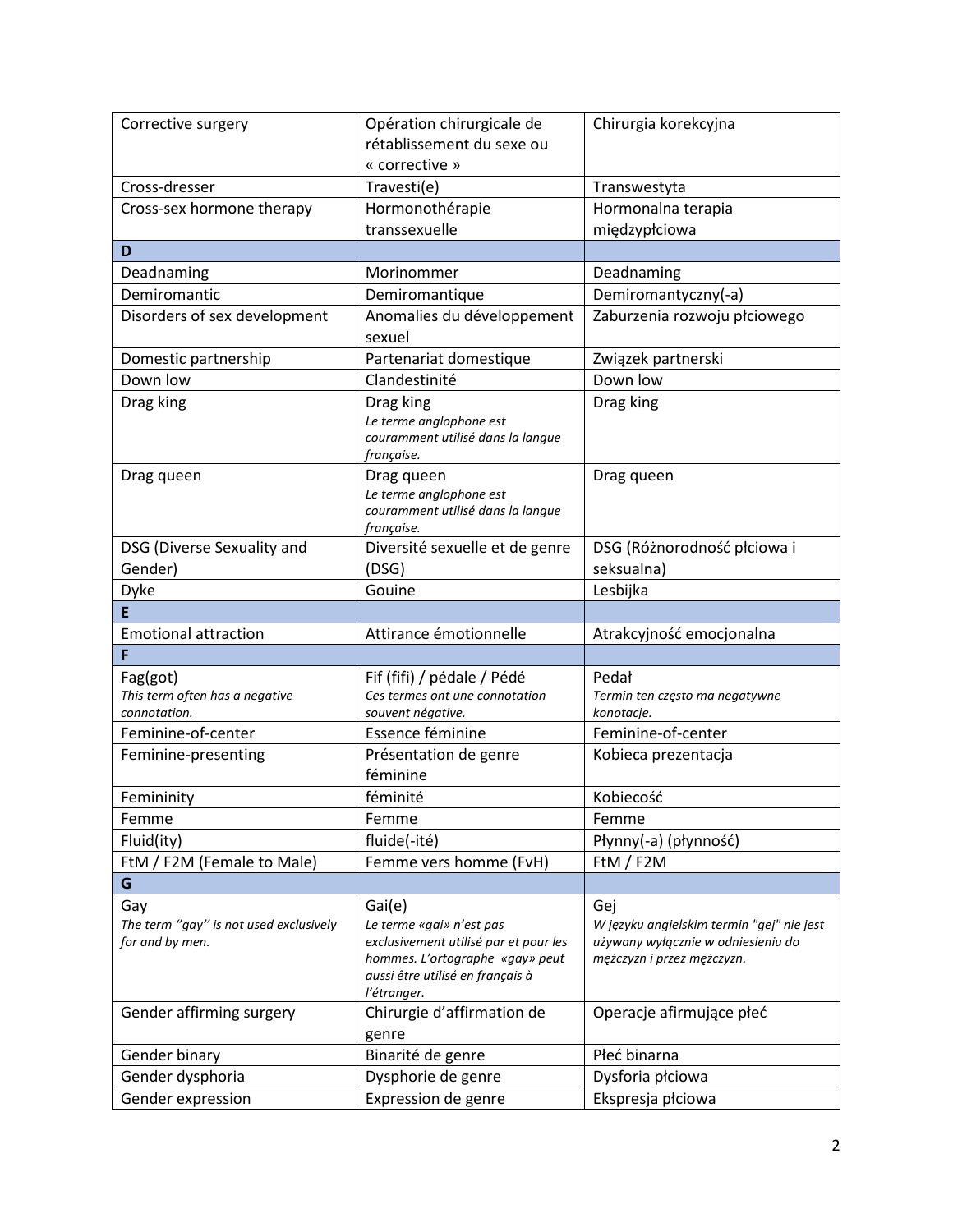| Gender identity                                                                   | Identité de genre                                           | Tożsamość płciowa                                                                |
|-----------------------------------------------------------------------------------|-------------------------------------------------------------|----------------------------------------------------------------------------------|
| Gender neutral                                                                    | Neutre (sur le plan du genre)                               | Płeć neutralna                                                                   |
| Gender non-conforming                                                             | Non conforme au genre                                       | Płeć niekonformistyczna                                                          |
| Gender normative / gender                                                         | Conforme au genre                                           | Normatywna płeć /                                                                |
| straight                                                                          |                                                             | heteroseksualna płeć                                                             |
| Genderfluid / gender fluid                                                        | Au genre fluide                                             | Genderfluid / płynna płeć                                                        |
| Gender reassignment                                                               | Réassignation de genre                                      | Zmiana płci                                                                      |
| Gender recognition certificate                                                    | Certificat reconnaissant                                    | Świadectwo uznania płci                                                          |
|                                                                                   | l'identité de genre                                         |                                                                                  |
| Gender role                                                                       | Rôle de genre                                               | Rola płci                                                                        |
| Gender role stereotyping                                                          | Stéréotypes associés au rôle                                | Stereotypy dotyczące ról                                                         |
|                                                                                   | de genre                                                    | płciowych                                                                        |
| Gender Spectrum                                                                   | Spectre du genre                                            | Spektrum płci                                                                    |
| Genderqueer                                                                       | De genre queer                                              | Genderqueer                                                                      |
|                                                                                   | Le terme queer est couramment                               |                                                                                  |
|                                                                                   | utilisé dans la langue française.                           |                                                                                  |
| <b>Gender transition</b>                                                          | Transition de genre                                         | Przejście na płeć                                                                |
| Gender variant                                                                    | Au genre variant                                            | Wariant płci                                                                     |
| Gillick competence                                                                | Consentement aux soins d'un                                 | Kompetencje Gillicka                                                             |
|                                                                                   | mineur                                                      |                                                                                  |
| <b>GSM</b> (Gender and Sexual                                                     | Minorités sexuelles et de                                   | GSM (płeć i mniejszości                                                          |
| Minorities)                                                                       | genre (MSG)                                                 | seksualne)                                                                       |
| Gynesexual / gynephilic                                                           | Gynesexuel(le) / gynéphile                                  | Gineseksualny(-a) / ginefilny(-a)                                                |
| н                                                                                 |                                                             |                                                                                  |
| Hermaphrodite                                                                     | Hermaphrodite                                               | Hermafrodyta                                                                     |
| Heteronormativity                                                                 | Hétéronormativité                                           | Heteronormatywność                                                               |
| Heterosexism                                                                      | Hétérosexisme                                               | Heteroseksizm                                                                    |
| Heterosexual / Straight                                                           | Hétérosexuel(le)                                            | Heteroseksualny(-a) /                                                            |
|                                                                                   |                                                             | heteroseksualista                                                                |
| HIV (Human Immunodeficiency                                                       | VIH (Virus de                                               | HIV (ludzki wirus niedoboru                                                      |
| Virus)                                                                            | l'immunodéficience humaine)                                 | odporności)                                                                      |
| Homophobia                                                                        | Homophobie                                                  | Homofobia                                                                        |
| Homosexual                                                                        | Homosexuel(le)                                              | Homoseksualista                                                                  |
| In English the terms "homosexual" and                                             | Le terme « homosexuel », d'origine                          | W języku angielskim należy unikać                                                |
| "homosexuality" should be avoided. The                                            | médicale, a parfois une connotation                         | terminów "homoseksualny" i                                                       |
| term "homosexual" is problematic due                                              | négative dans les communautés                               | "homoseksualizm". Termin<br>"homoseksualny" jest problematyczny ze               |
| to the way in which it was used to<br>pathologize and criminalize SOGIESC         | anglophones. Cependant, il est<br>largement utilisé dans de | względu na sposób, w jaki był używany do                                         |
| individuals. There may also be cases                                              | nombreuses communautés                                      | patologizacji i kryminalizacji osób                                              |
| where claimants and appellants                                                    | francophones par des personnes qui                          | SOGIESC. Mogą również wystąpić                                                   |
| themselves, directly or through an                                                | l'utilisent sans hésitation pour se                         | przypadki, w których wnioskodawcy i                                              |
| interpreter, use the terms for self-                                              | définir elles-mêmes.                                        | skarżący, bezpośrednio lub za                                                    |
| identification, whether in English or                                             |                                                             | pośrednictwem tłumacza, używają tych                                             |
| French. Decision-makers should inquire<br>whether the term is being chosen by the |                                                             | terminów w celu samoidentyfikacji, czy to<br>w języku angielskim czy francuskim. |
| claimant or appellant and should use it                                           |                                                             | Osoby podejmujące decyzje powinny                                                |
| in the hearing room and decision only if                                          |                                                             | pytać, czy dane określenie jest wybierane                                        |
| a claimant or appellant prefers                                                   |                                                             | przez powoda lub skarżącego i powinny                                            |
| it. Decision-makers should correct                                                |                                                             | używać go na sali rozpraw i w decyzji                                            |
| interpreters who use incorrect terms                                              |                                                             | tylko wtedy, gdy powód lub skarżący go                                           |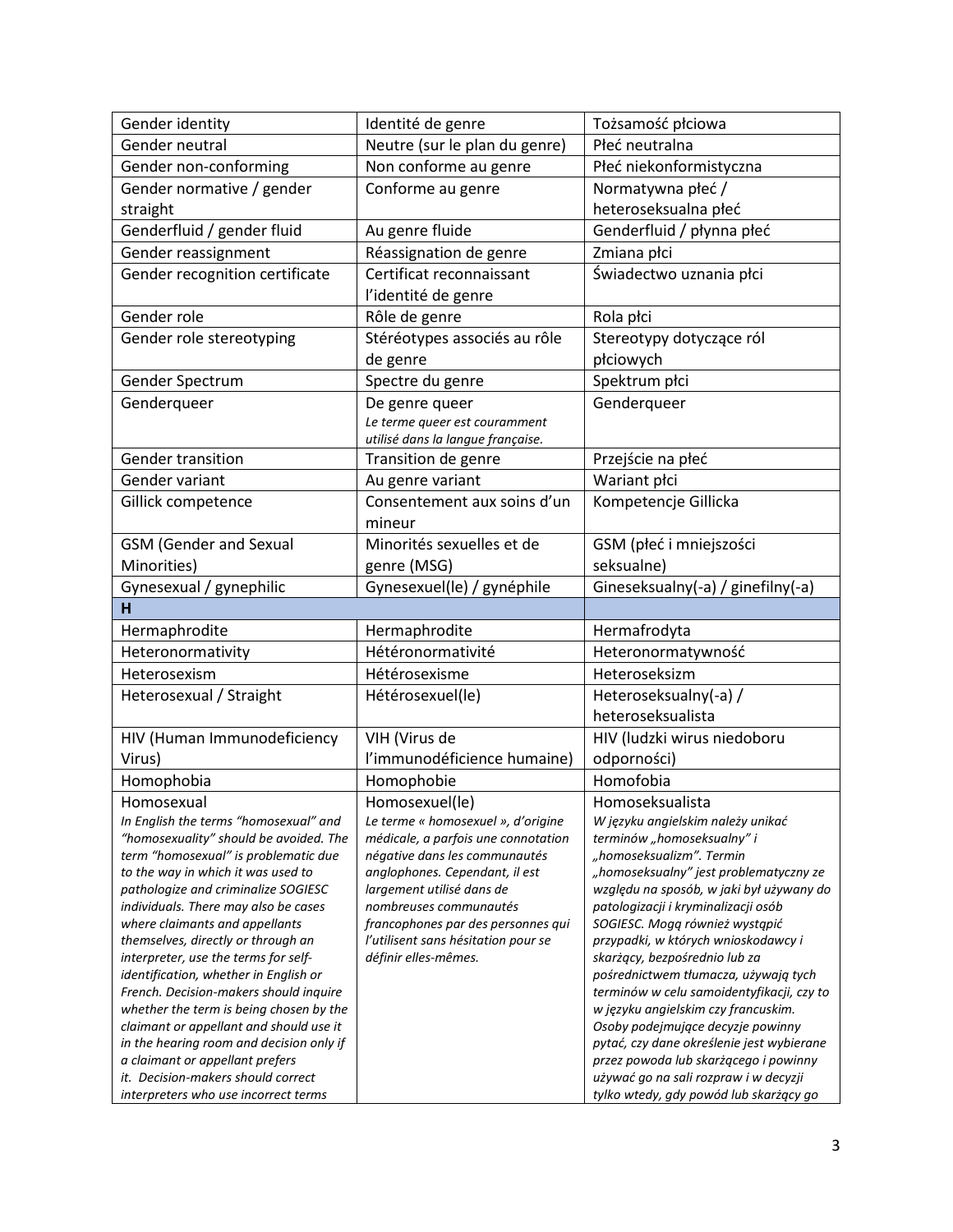| during the course of the hearing. Some                                        |                                                                        | preferuje. Osoby podejmujące decyzje                             |
|-------------------------------------------------------------------------------|------------------------------------------------------------------------|------------------------------------------------------------------|
| documentary evidence such as laws and<br>penal codes can make direct mentions |                                                                        | powinny korygować tłumaczy, którzy w<br>trakcie rozprawy używają |
| of "homosexuality"/"homosexuals"                                              |                                                                        | nieprawidłowych określeń. Niektóre                               |
| which might make their use necessary.                                         |                                                                        | dokumenty dowodowe, takie jak ustawy i                           |
|                                                                               |                                                                        | kodeksy karne, mogą zawierać                                     |
|                                                                               |                                                                        | bezpośrednie odniesienia do                                      |
|                                                                               |                                                                        | "homoseksualizmu"/"homoseksualistów",                            |
|                                                                               |                                                                        | co może powodować konieczność ich<br>użycia.                     |
| <b>Hormones</b>                                                               | Hormones                                                               | Hormony                                                          |
| Hormone therapy                                                               | Hormonothérapie                                                        | Genderfluid / płynna płeć                                        |
| I, J, K                                                                       |                                                                        |                                                                  |
| Internalized oppression                                                       | Oppression intériorisée                                                | Zinternalizowana opresja                                         |
| Intersectionality                                                             | Intersectionnalité                                                     | Intersekcjonalność                                               |
| <b>Intersex</b>                                                               | Intersexué(e)                                                          | Interpłciowy(-a)                                                 |
|                                                                               |                                                                        |                                                                  |
| Lesbian                                                                       | Lesbienne                                                              | Lesbijki                                                         |
| Some women will also call themselves                                          | Certaines femmes se disent                                             | Niektóre kobiety nazywają siebie również                         |
| "gay" to describe their attraction to a                                       | également « gaie » pour décrire leur<br>attirance pour une personne du | "gejami", aby opisać swój pociąg do<br>osoby tej samej płci.     |
| person of the same sex or gender.                                             | même sexe ou du même genre.                                            |                                                                  |
| Lesbophobia                                                                   | Lesbophobie                                                            | Lesbofobia                                                       |
| LGBTIQ2 (Lesbian, Gay, Bisexual,                                              | Mode de vie de la                                                      | Styl życia i osoby LGBTIQ2                                       |
| Transgender, Intersex, Queer or                                               | communauté LGBTIQ2                                                     | (lesbijki, geje, biseksualiści,                                  |
| Questioning, 2-spirit) lifestyle                                              | (lesbienne, gai, bisexuel,                                             | transseksualiści, interseksualiści,                              |
| and individuals                                                               | transgenre, Intersexué, queer                                          | osoby queer lub kwestionujące, 2-                                |
|                                                                               | ou en questionnement et                                                | duchowi)                                                         |
|                                                                               | bispirituel)                                                           |                                                                  |
| Lipstick lesbian                                                              | Lesbienne féminine                                                     | Lesbijka przyjmująca w związku                                   |
|                                                                               |                                                                        | rolę kobiecą                                                     |
| M                                                                             |                                                                        |                                                                  |
| Marginalized                                                                  | Marginalisé(e)                                                         | Marginalizowany(-a)                                              |
| Marriage                                                                      | Mariage                                                                | Małżeństwo                                                       |
| Masculine-of-center                                                           | <b>Essence masculine</b>                                               | Masculine-of-center                                              |
| Masculine-presenting                                                          | Présentation de genre                                                  | Prezentacja męska                                                |
|                                                                               | masculine                                                              |                                                                  |
| Masculinity<br>Metrosexual                                                    | Masculinité<br>Métrosexuel                                             | Męskość<br>Metroseksualny(-a)                                    |
|                                                                               | Stress des minorités                                                   |                                                                  |
| Minority stress                                                               | Misogynie                                                              | Stres mniejszości<br>Mizoginizm                                  |
| Misogyny<br>MSM (Men who have sex with                                        | Hommes ayant des relations                                             | MSM (mężczyźni odbywający seks                                   |
|                                                                               |                                                                        |                                                                  |
| men)                                                                          | sexuelles avec d'autres<br>hommes                                      | z mężczyznami)                                                   |
| MtF / M2F (Male to Female)                                                    | Homme vers femme (HvF)                                                 | MtF / M2F (mężczyzna - kobieta)                                  |
| Mx.                                                                           | Non binaire                                                            | Mx. (tytuł angielski z szeregu Mr., Mrs.,                        |
|                                                                               | Ce titre de civilité n'existe qu'en                                    | Miss, Ms., używany przez osób                                    |
|                                                                               | anglais.                                                               | niebinarnych)                                                    |
| <sub>N</sub>                                                                  |                                                                        |                                                                  |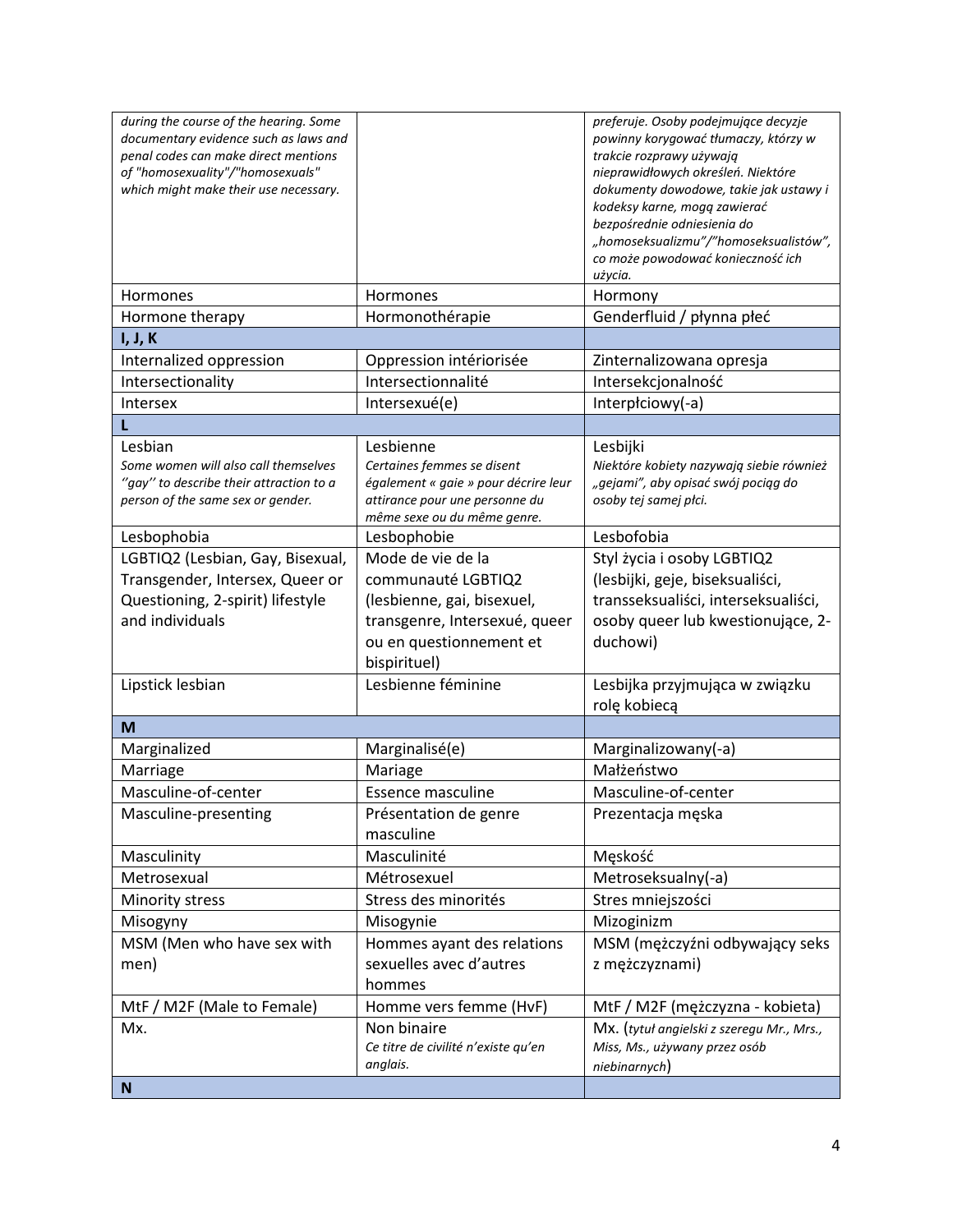| Neurodiverse                                                                  | Neurodivers(e)                                                               | Neurodywersyjny(-a)                                                    |
|-------------------------------------------------------------------------------|------------------------------------------------------------------------------|------------------------------------------------------------------------|
| Non-binary                                                                    | Non-binaire                                                                  | Niebinarny(-a)                                                         |
| Non-consensual medical and                                                    | Expérimentation médicale et                                                  | Niekonsensowne eksperymenty                                            |
| scientific experimentation                                                    | scientifique non consensuelle                                                | medyczne i naukowe                                                     |
| Non-heterosexual orientation                                                  | Orientation non-                                                             | Orientacja nieheteroseksualna                                          |
|                                                                               | hétérosexuelle                                                               |                                                                        |
| O                                                                             |                                                                              |                                                                        |
| Openly gay                                                                    | Ouvertement gai                                                              | Jawny gej                                                              |
| Orientation                                                                   | Orientation                                                                  | Orientacja                                                             |
| Out                                                                           | Divulguer involontairement                                                   | Niecelowo ujawniony                                                    |
| Outing / Outed                                                                | Divulgation involontaire                                                     | Niecelowe ujawnienie                                                   |
| P                                                                             |                                                                              |                                                                        |
| Pangender                                                                     | Pangenre                                                                     | Pangender                                                              |
| Pansexual                                                                     | Pansexuel(le)                                                                | Panseksualista                                                         |
| Passing                                                                       | Usurpation de genre                                                          | Passing                                                                |
| Person with a trans history                                                   | Personne ayant des                                                           | Osoba z historią trans                                                 |
|                                                                               | antécédents trans                                                            |                                                                        |
| PGPs (Preferred Gender                                                        | Pronom(s) de préférence                                                      | PGP (preferowane zaimki                                                |
| Pronoun(s))                                                                   |                                                                              | płciowe)                                                               |
| Polyamory / polyamorous                                                       | Polyamour / polyamoureux(-<br>euse)                                          | Poliamoria / poliamoryczny(-a)                                         |
| Post-op                                                                       | Post-transition                                                              | Po operacji                                                            |
| Pre-op                                                                        | Pré-transition                                                               | Przed operacją                                                         |
| Pronoun                                                                       | Pronom                                                                       | Zaimek                                                                 |
| Q                                                                             |                                                                              |                                                                        |
| QPOC (Queer People of Colour)                                                 | QPOC (personne queer                                                         | QPOC (kolorowe osoby Queer) /                                          |
| / QTPOC (Queer and Trans                                                      | racisée) / QTPOC (personne                                                   | QTPOC (kolorowe osoby Queer i                                          |
| People of Colour)                                                             | queer et trans racisée)                                                      | Trans)                                                                 |
|                                                                               | Le terme queer est couramment                                                |                                                                        |
|                                                                               | utilisé dans la langue française.                                            |                                                                        |
| Queer                                                                         | Queer                                                                        | Queer                                                                  |
| May include individuals who are<br>lesbian, gay, bisexual, trans or intersex. | Peut inclure des individus qui sont<br>lesbiennes, gays, bisexuels, trans ou | Może obejmować osoby, które są<br>lesbijkami, gejami, biseksualistami, |
| The term queer is also commonly used                                          | intersexes. Le terme queer est aussi                                         | transseksualistami lub interseksualistami.                             |
| in French. The term may be used to                                            | couramment utilisé en français. Le                                           | Termin queer jest również powszechnie                                  |
| denote involvement in political activism.                                     | terme peut être utilisé pour désigner                                        | używany w języku francuskim. Termin ten                                |
|                                                                               | l'engagement dans le militantisme<br>politique.                              | może być używany do określenia<br>zaangażowania w aktywizm polityczny. |
| Questioning                                                                   | En questionnement                                                            | Kwestionujący(-a)                                                      |
| R                                                                             |                                                                              |                                                                        |
| Romantic attraction                                                           | Attirance romantique                                                         | Romantyczna atrakcyjność                                               |
| Romantic orientation                                                          | Orientation romantique                                                       | Orientacja romantyczna                                                 |
| S                                                                             |                                                                              |                                                                        |
| Same gender loving (SGL)                                                      | Amour pour les personnes de                                                  | Kochający tej samej płci (SGL)                                         |
|                                                                               |                                                                              |                                                                        |
|                                                                               |                                                                              |                                                                        |
| Same sex attraction                                                           | même genre                                                                   |                                                                        |
|                                                                               | Attirance pour des personnes<br>de même sexe                                 | Atrakcyjność osób tej samej płci                                       |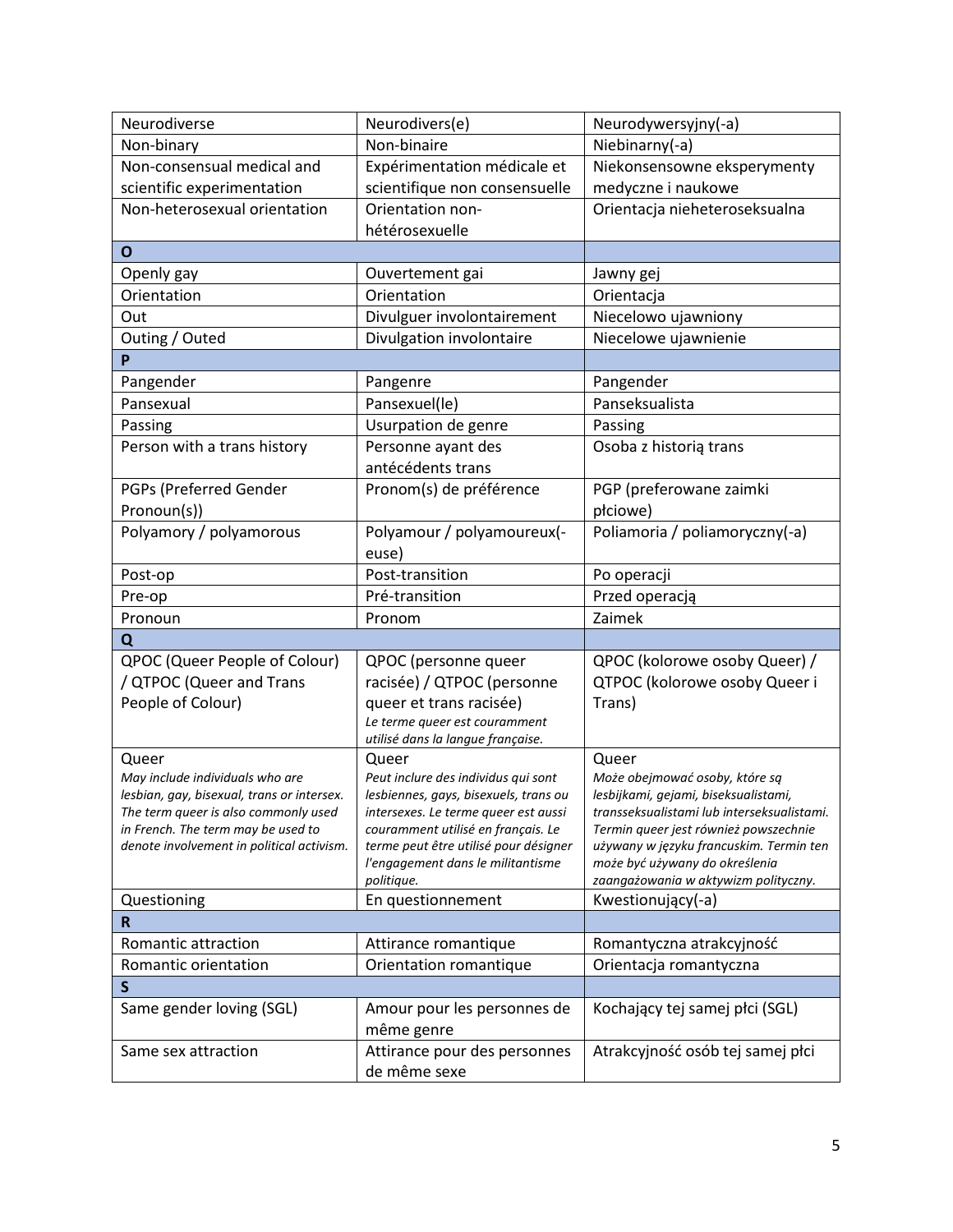| Same sex relationship                | Relation entre personnes de<br>même sexe           | Związek osób tej samej płci                |
|--------------------------------------|----------------------------------------------------|--------------------------------------------|
| Sex                                  | Sexe                                               | Płeć                                       |
| Sex assigned at birth (SAAB)         | Sexe assigné à la naissance                        | Płeć przypisana przy urodzeniu             |
| Sex characteristics                  | Caractères sexuels                                 | Cechy płciowe                              |
| Sexual attraction                    | Attirance sexuelle                                 | Atrakcyjność seksualna                     |
| Sexual behavior                      |                                                    | Zachowania seksualne                       |
| Sexual orientation                   | Comportement sexuel<br><b>Orientation sexuelle</b> | Orientacja seksualna                       |
|                                      | Préférence sexuelle                                |                                            |
| Sexual preference<br>Sexual violence | Violence sexuelle                                  | Preferencje seksualne<br>Przemoc seksualna |
| Sexuality                            | Sexualité                                          | Seksualność                                |
|                                      |                                                    |                                            |
| Sex Reassignment Surgery (SRS)       | Réassignement sexuel<br>chirurgical                | Operacja zmiany płci                       |
| Skoliosexual                         | Skoliosexuel(le)                                   | Skoliosexual                               |
| Social stigma                        | Stigmate social                                    | Piętno społeczne                           |
| Sodomy                               | Sodomie                                            | Sodomia                                    |
| Spirit                               | Spirituel                                          | Spirit                                     |
| Spiritual attraction                 | Attirance spirituelle                              | Duchowe przyciąganie                       |
| <b>Stealth</b>                       | <b>Discret</b>                                     | Stealth                                    |
| Straight                             | Hétérosexuel(le)                                   | Heteroseksualny(-a) /                      |
|                                      |                                                    | heteroseksualista                          |
| Stigmatization                       | Stigmatisation                                     | Stygmatyzacja                              |
| Structured stigma                    | Stigmate structurel                                | Stygmat strukturalny                       |
| Stud                                 | Stud<br>Ce terme anglais est utilisé dans la       | Stud                                       |
|                                      | langue française car il ne possède                 |                                            |
|                                      | pas d'équivalent.                                  |                                            |
| T                                    |                                                    |                                            |
| <b>TGNC (Transgender and Gender</b>  | Personnes transgenres et de                        | <b>TGNC (Transgender and Gender</b>        |
| Non-Conforming)                      | genre non conforme                                 | Non-Conforming)                            |
| Third gender                         | Trigenre                                           | Trzecia płeć                               |
| Top surgery                          | Chirurgie au haut du corps                         | Operacja górnej części ciała               |
| <b>Trans</b>                         | <b>Trans</b>                                       | <b>Trans</b>                               |
| Transfeminine                        | Personne transféminine                             | Transkobieta                               |
| Transgender                          | Transgenre                                         | Transpłciowy(-a)                           |
| <b>Transition / Transitioning</b>    | Transition / en transition                         | Zmiana / w trakcie zmiany                  |
| Transman                             | Homme trans                                        | Osoba trans                                |
| Transmasculine                       | Personne transmasculine                            | Transmężczyzna                             |
| Transphobia                          | Transphobie                                        | Transfobia                                 |
| Transsexual                          | Transsexuel(le)                                    | Transseksualista                           |
| Transvestite                         | Travesti(e)                                        | Transwestyta                               |
| Transwoman                           | Femme trans                                        | Kobieta trans                              |
| Tucking                              | Dissimulation du sexe                              | Tucking                                    |
| Two-spirit                           | Bispirituel(le)                                    | Dwuduchowy(-a)                             |
| U, V, W, X, Y, Z                     |                                                    |                                            |